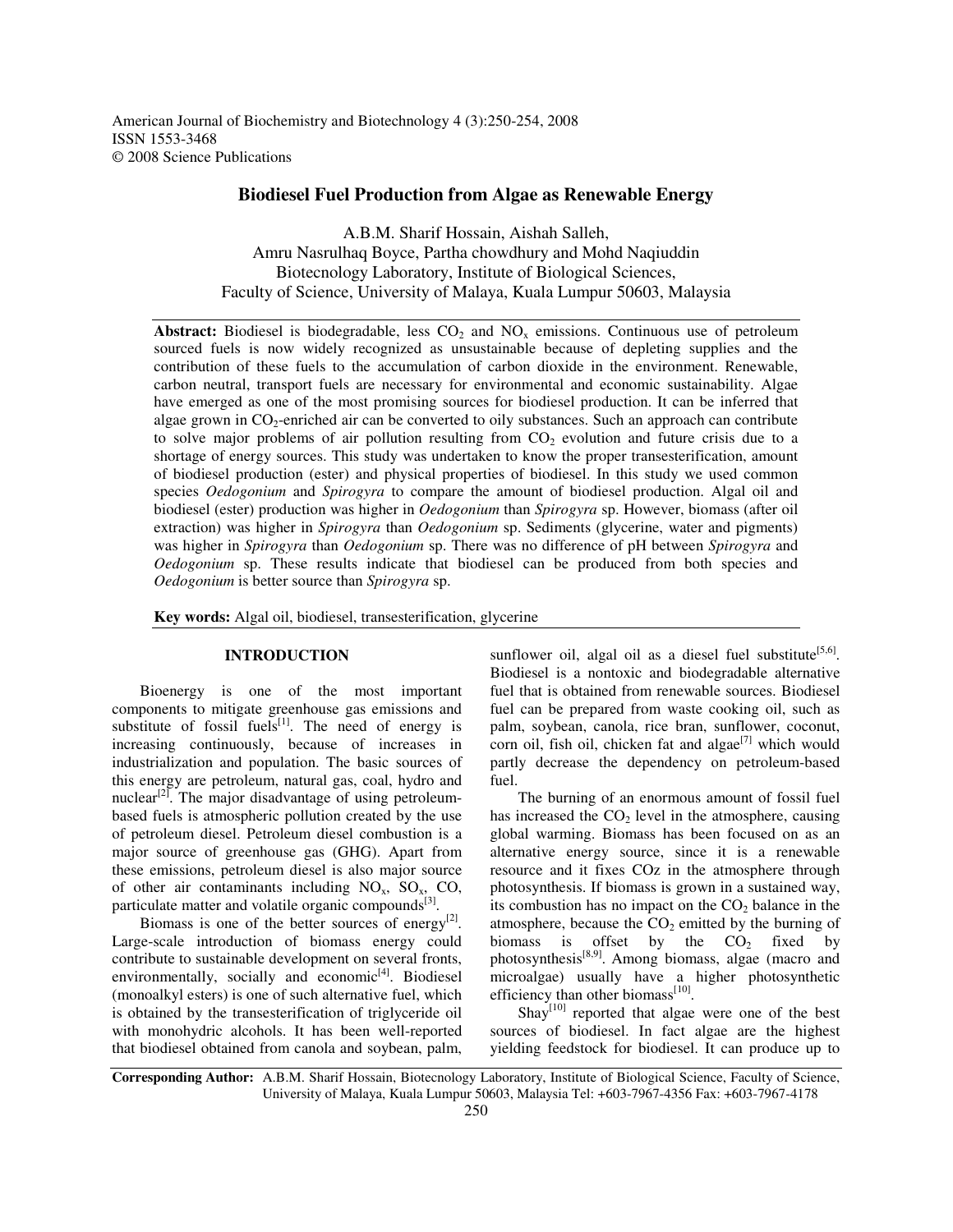250 times the amount of oil per acre as soybeans. In fact, producing biodiesel from algae may be only the way to produce enough automotive fuel to replace current gasoline usage. Algae produce 7 to 31 time greater oil than palm oil. It is very simple to extract oil from algae. The best algae for biodiesel would be microalgae. Microalgae are an organism capable of photosynthesis that is less than 2 mm in diameter. Macroalgae, like seaweed, is not as widely used in the production of biodiesel. Microalgae has much more oil than macroalgae and it is much faster and easier to  $\text{grow}^{[10]}.$ 

Microalgae can provide several different types of renewable biofuels. These include methane produced by anaerobic digestion of the algal biomass<sup>[6]</sup> biodiesel derived from microalgal  $\text{oil}^{\left[11,12,13\right]}$ and photobiologically produced biohydrogen<sup>[14,15]</sup>. The idea of using microalgae as a source of fuel is not new  $[16,17]$ but it is now being taken seriously because of the escalating price of petroleum and, more significantly, the emerging concern about global warming that is associated with burning fossil fuels<sup>[18]</sup>. No literatures are found regarding present research such as biodiesel from macroalgae having species *Oedigonium* and *Spirogyra*. That is why we have done the research to know the proper transesterification, amount of biodiesel production (ester) and physical properties (yield of biodiesel, glycerine and sediments) of biodiesel from algae.

## **MATERIALS AND METHODS**

**Site:** The experiment was carried out in the laboratory of Bioresource Science, Department of Biotechnology, Institute of Biological Science, Faculty of Science, University of Malaya, Kuala Lumpur, Malaysia.

**Sample collection:** Two Petri dishes Algae (*Oedogonium* and *Spirogyra* sp., 26.5 and 20.0 g) were collected from the Phycology laboratory, Institute of Biological Science, Faculty of Science, University of Malaya, Kuala Lumpur, Malaysia.

**Oil extraction:** Algae were ground with motor and pestle as much as possible. The ground algae were dried for 20 min at 80°C in a incubator for releasing water. Hexane and ether solution (20 and 20 mL) were mixed with the dried ground algae to extract oil. Then the mixture was kept for 24 h for settling.

**Biomass collection:** The biomass was collected after filtration and weighted.

**Evaporation:** The extracted oil was evaporated in vaccu to release hexane and ether solutions using rotary evaporator.

**Mixing of catalyst and methanol:** 0.25 g NaOH was mixed with 24 mL methanol and stirred properly for 20 min.

**Biodiesel production:** The mixture of catalyst and methanol was poured into the algal oil in a conical flask. The following reaction and steps were followed:<sup>[19]</sup>

**Transesterification:** The reaction process is called transesterification. The conical flask containing solution was shaken for 3 h by electric shaker at 300rpm.

| $CH3$ OCOCR <sub>1</sub>     |                       | Catalyst<br>$CH$ $\longrightarrow$ OCOR <sub>2</sub> + 3 HOCH <sub>3</sub> $\longrightarrow$ CH $\longrightarrow$ OH + R <sub>7</sub> COOCH <sub>3</sub> | $CH,$ —OH $R$ —COOCH,                     |
|------------------------------|-----------------------|----------------------------------------------------------------------------------------------------------------------------------------------------------|-------------------------------------------|
| $CH3$ OCOR,                  |                       |                                                                                                                                                          | $CH \rightarrow OH$ $R \rightarrow COOCH$ |
| Triglyceride<br>(parect oil) | Methanol<br>(alcohol) | Glycerol                                                                                                                                                 | Methyl esters<br>(biodiesel)              |

**Shetteling:** After shaking the solution was kept for 16 h to settle the biodiesel and sediment layers clearly.

**Seperation of biodiesel:** The biodiesel was separated from sedimentation by flask separator carefully. Quantity sedimeant (glycerine, pigments, etc.) was measured.

**Washing:** Biodiesel was washed by 5% water until it was become clean.

**Drying:** Biodiesel was dried by using dryer and finally kept under the running fan for 12 h.

**Storage:** Biodiesel production was measured by using measuring cylinder, pH was measured and stored for analysis.

### **RESULTS AND DISCUSSION**

Percent Dry weight of algae (before oil extraction) was higher in *Oedogonium* than in *Spirogyra* sp. (Table 1). Extracted oil was higher in *Oedogonium* than in *Spirogyra* sp. However, biomass (after oil extraction) was lower in *Oedogonium* than in *Spirogyra* sp. (Table 1).

Biodiesel production (methyl ester) was found maximum in *Oedogonium* sp. and minimum in *Spirogyra* sp. (Fig. 1).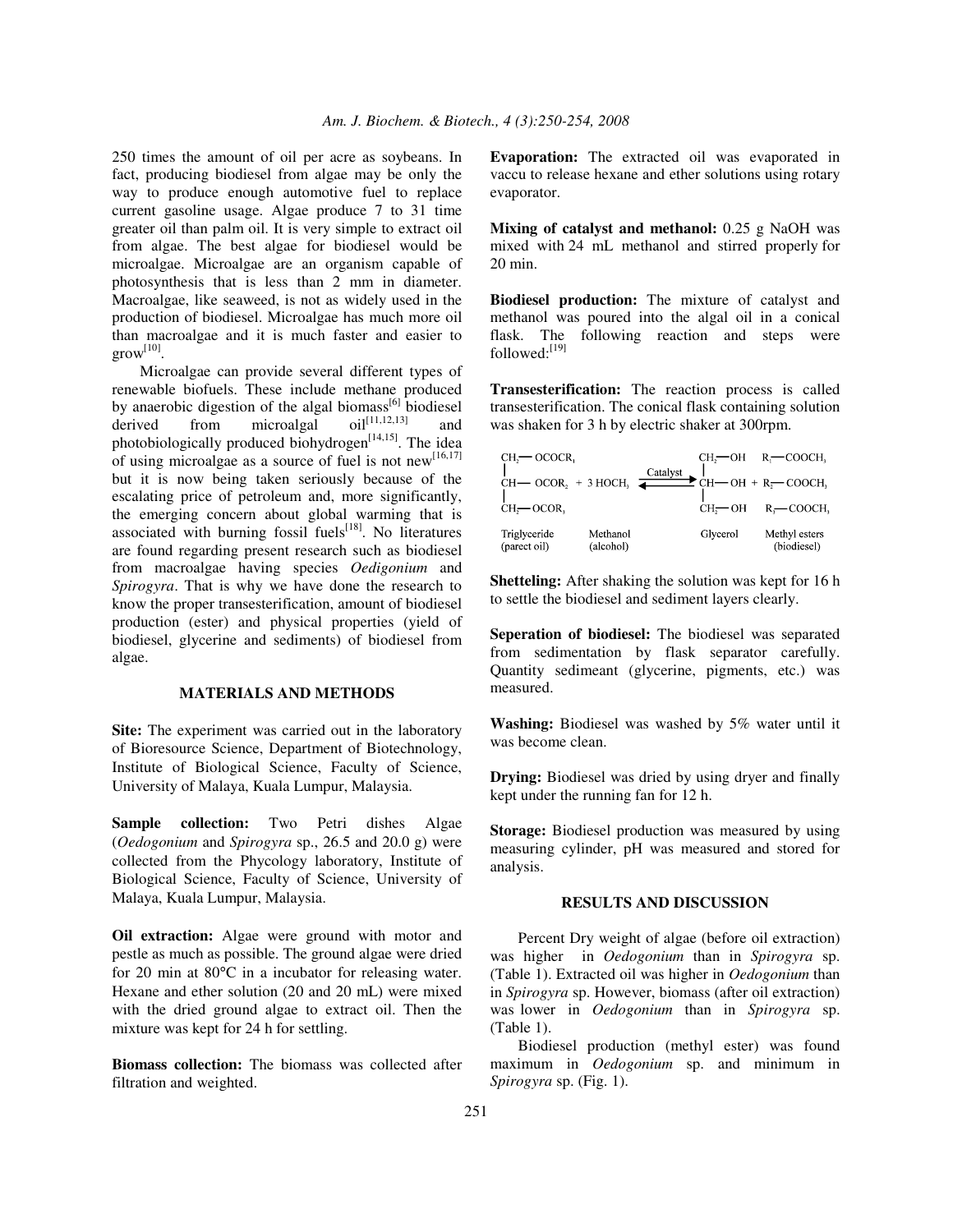|                | profiliass of argae if cur uisit size was same. Diameter was |              |             |                |
|----------------|--------------------------------------------------------------|--------------|-------------|----------------|
|                | 7.5 and height 1 cm                                          |              |             |                |
|                | Fresh wt/                                                    | Drv          | Extracted   |                |
| Treatments     | petridish $(g)$                                              | weight       | oil         | <b>Biomass</b> |
| Spirogyra sp.  | 24.5                                                         | 8.09(g)      | 1.8(g)      | 3.5(g)         |
|                |                                                              | 33.0 $(\% )$ | $7.3\ (\%)$ | 43.3 $(\% )$   |
| Oedogonium sp. | 32.4                                                         | 11.3(g)      | 3.0(g)      | 3.8(g)         |
|                |                                                              | 34.8 $(\% )$ | $9.2\ (\%)$ | $33.6\,(%)$    |

Table 1: Measurement of fresh and dry weight, extracted oil and<br>higher was same. Diameter was biomass of algae [Petri dish size was



Fig. 1: Biodiesel production in *Spiroyra* and *Oedigonium* sp.



Fig. 2: Semiments (glycerine ) after algal biodiesel extraction from *Spirogyra* and *Oedogonium* sp.

Moreover, sediment (glycerine, pigments and other elements) were higher in *Spirogyra* than in *Oedogonium* sp. (Fig. 2). There was no significantly difference in pH between both species (Fig. 3). In Fig. 4 photo graph shows esterification (biodiesel and residues



Fig. 3: Determination of pH from algal biodiesel





Fig. 4: Photo graphs show esterification (biodiesel and residues layer), biomass (after oil extraction) and biodiesel production with color (a): Transesterification (b): Biomass (c): Algal biodiesel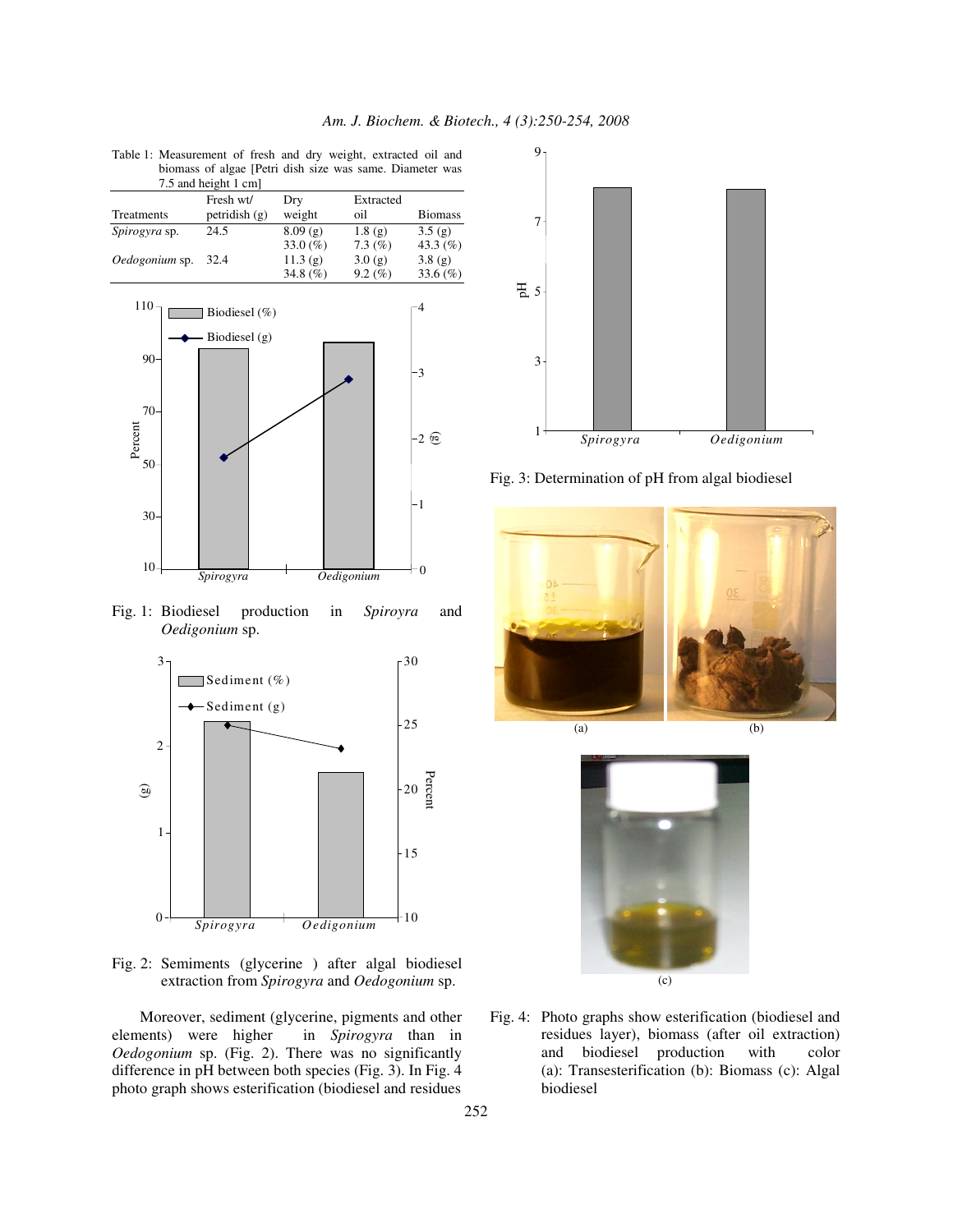layer), biomass and biodiesel production and color. Therefore, our results prove that biodiesel can be produced from macro algae though it contains lower lipid content than micro algae. In addition, it seems that *Oedogonium* sp. is higher biodiesel containing algae than *spirogyra* sp. Finally we strongly recommend that biodiesel can be produced from macroalge. By this way algae can be used as renewable source.

Biodiesel can be produced from macro algae because of lipid contents. Sijtsma and Swaaf<sup>[20]</sup> stated that docosahexaenoic acid (DHA) was a polyunsaturated fatty acid composed of 22 carbon atoms and six double bonds that belonged to the socalled ω-3 group. They also reported that fish oil was the major source of DHA, but alternatively it might be produced by using of microorganisms. Marine microorganisms might contain large quantities of DHA and were considered a potential source of this important fatty acid. Some of these organisms could be grown heterotrophically on organic substrates without light. It has been reported that macro algae contain lipid content of 1.3-7.8% (dw). In addition in heterotrophic condition lipid content can be more in algae $[21]$ . Pohl and Zurheide $^{[22]}$  reported that lipidsof some macroalgae (seaweeds) was reported to be very high, up to 51% of total fatty acids. Vincecate<sup>[23]</sup> suggested that seaweeds contain about 5.5% oil. Heterotrophic growth of certain marine eukaryotes, such as the microalgae, is enhanced in this medium. The samples harvested from these examples produce lipid fractions containing Omega-3 fatty acids. After extraction and esterification to form the methyl esters, gas chromatographic analyses show that the  $\omega$ -3 fatty acids may constitute as much as 10 to 50% of the total fatty acid fraction. They are generally contained in phospholipids, glycolipids, mono, or triglycerides and sulfolipids, or as the free acids, but are not limited to these forms<sup>[24]</sup>. Spolaore et al.<sup>[6]</sup> evaluated that microalgae can provide several different types of renewable biofuels. Many researchers reported that biodiesel was derived from microalgal  $\text{oil}^{[11,12,13,17]}$ .

The transesterification of used oil produced biodiesel by, using an alkaline catalyst, KOH<sup>[25]</sup>. Two types of used oils (partially hydrogenated soybean oil and margarine) were transesterified with methanol, ethanol, 1-propanol, 2-propanol, 1-butanol and 2-ethoxyethanol. Rose and Norris<sup>[26]</sup> have compared two catalysts such as KOH and a combination of barium and calcium acetate for the preparation of methyl esters from waste cooking oil. Basu and Norris<sup>[27]</sup> have developed a process to produce esters from feedstocks that have a high FFA content, diglycerides and monoglyerides, using calcium and barium acetate as a catalyst. Zhang *et al*. [28] developed

four different continuous process flow sheets for biodiesel production from virgin oil or waste vegetable oil using alkaline or acidic conditions. Yusuf<sup>[29]</sup> explained about biofuel from microalgae. He mentioned that biodiesel derived from oil crops is a potential renewable and carbon neutral alternative to petroleum fuels. Microalgae appear to be the source of renewable biodiesel that is capable of meeting the global demand for transport fuels. Like plants, microalgae use sunlight to produce oils but they do so more efficiently than crop plants. Oil productivity of many microalgae greatly exceeds the oil productivity of the best producing oil crops.

#### **CONCLUSION**

Algae are an economical choice for biodiesel production, because of its availability and low cost. Our results prove that biodiesel can be produced from macroalge. In this way algae can be used as renewable energy. Many researchers reported that microalgae might better for higher biodiesl production. But research has not done yet in this regard. So our results newly highlighted by producing biodiesel from macroalgae though it contains lower lipid content. Further research should be done having macroalgae and microalgae to compare the ratio of biodiesel production, chemical analysis and statistical significance.

### **ACKNOWLEDGMENT**

The financial support for this project from Science Fund, Mosti, Malaysia funding is gratefully acknowledged.

### **REFERENCES**

- 1. Goldemberg, J., 2000. World Energy Assessment, Preface.United Nations Development Programme, new York, NY, USA.
- 2. Kulkarni, M.G. and A.K. Dalai, 2006. Waste cooking iol-an economical source for biodiesel: A review. Ind. Eng. Chem. Res., 45: 2901-2913.
- 3. Klass, L.D., 1998. Biomass for Renewable Energy, Fuels and Chemicals, Academic Press, New York, pp: 1-2.
- 4. Turkenburg, W.C., 2000. Renewable energy technologies. In: Goldemberg, J. (Ed). World Energy Assessment, Preface. United Nations Development Programme, New York, USA, pp: 219-272.